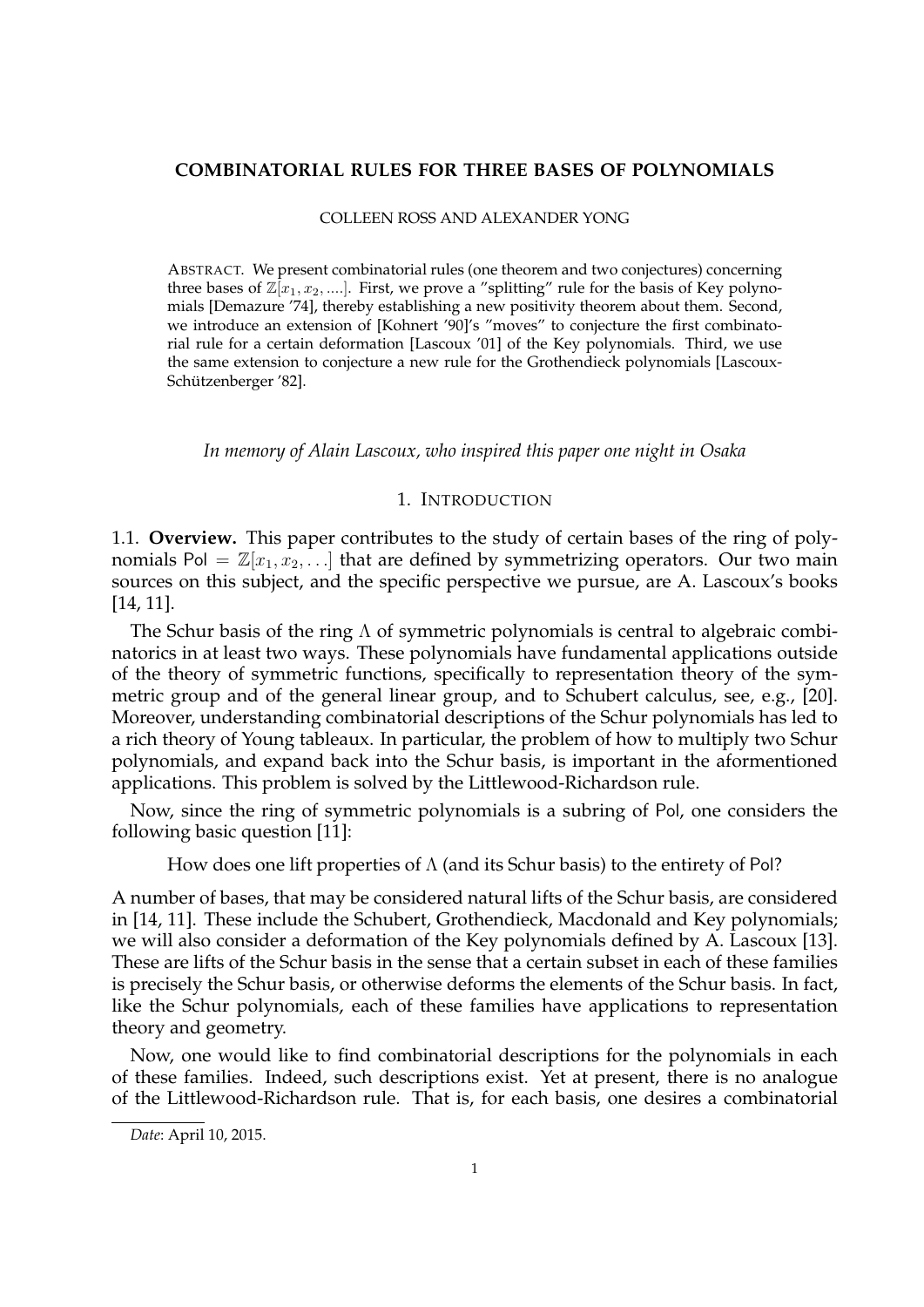description of how to multiply and expand in the basis so that one recovers a Littlewood-Richardson rule in the special case of Schur polynomials. For instance, for the case of Schubert polynomials, and more generally, the case of Grothendieck polynomials, this is a longstanding open problem in combinatorial Schubert calculus, cf. [20].

There is a close tie between Littlewood-Richardson rules and the Young tableau description of Schur polynomials. Therefore, by analogy, one would like to find alternative combinatorial descriptions of the aforementioned bases of Pol. The hope is that such alternatives might shed light on finding corresponding generalizations of the Littlewood-Richardson rule.

Our work consists of a new combinatorial description for three of the aforementioned bases of polynomials. We give one theorem and two conjectures, which we summarize as follows:

First, we prove a "splitting" rule for the basis of *Key polynomials*  $\{\kappa_\alpha|\alpha\in\mathbb{Z}_{\geq 0}^\infty\}$ , thereby establishing a new positivity theorem about these polynomials. This family was introduced by [5] and first studied combinatorially in [16, 15]. Combinatorial rules for their monomial expansion are known, see, e.g., [16, 15, 21, 8]. Our rule refines the rule of [21, Theorem 5(1)]. Our rule is also analogous to the splitting rule [4, Corollary 3] for the basis of *Schubert polynomials*  $\{\mathfrak{S}_w|w \in S_{\infty}\}.$ 

Second, we investigate the aforementioned basis of polynomials  $\{\Omega_\alpha | \alpha \in \mathbb{Z}_{\geq 0}^\infty\}$  defined by A. Lascoux [13] that deforms the Key basis. By extending the *Kohnert moves* of [10] we conjecturally give the first combinatorial rule for the  $\Omega$ -polynomials.

Third, in [10], the Kohnert moves were used to conjecture the first combinatorial rule for Schubert polynomials (a proof was later presented in [25]). Similarly, we use the extended Kohnert moves to give a conjecture for the basis of *Grothendieck polynomials*  $\{\mathfrak{G}_w|w \in S_{\infty}\}\$ [17]. This rule appears significantly different than earlier (proved) rules, such as those in [7, 13, 3, 19].

1.2. **Splitting Key polynomials.** Let  $S_{\infty}$  be the group of permutations of N with finitely many non-fixed points. This group acts on Pol by permuting the variables. Let  $s_i$  be the simple transposition interchanging  $x_i$  and  $x_{i+1}$ . The **divided difference operator** acts on Pol by

$$
\partial_i = \frac{1 - s_i}{x_i - x_{i+1}}.
$$

Define the **Demazure operator** by setting

$$
\pi_i(f) = \partial_i(x_i \cdot f), \text{ for } f \in \text{Pol}.
$$

Let  $\alpha = (\alpha_1, \alpha_2, ...) \in \mathbb{Z}_{\geq 0}^{\infty}$  and assume throughout that  $|\alpha| = \sum_i \alpha_i < \infty$ . Define the **Key polynomial**  $\kappa_{\alpha}$  to be

 $x^{\alpha} := x_1^{\alpha_1} x_2^{\alpha_2} \cdots$ , if  $\alpha$  is weakly decreasing.

Otherwise, set

 $\kappa_{\alpha} = \pi_i(\kappa_{\widehat{\alpha}})$  where  $\widehat{\alpha} = (\ldots, \alpha_{i+1}, \alpha_i, \ldots)$  and  $\alpha_{i+1} > \alpha_i$ .

(The  $\pi_i$ 's (and  $\partial_i$ 's also) are well-known to satisfy the braid relations for  $S_n$  and so the  $\kappa_\alpha$ 's are independent of the order in which the  $\pi_i$ 's are applied.) Since the leading term (under the pure reverse lexicographic order) of  $\kappa_{\alpha}$  is  $x^{\alpha}$ , the Key polynomials form a Z-basis of Pol.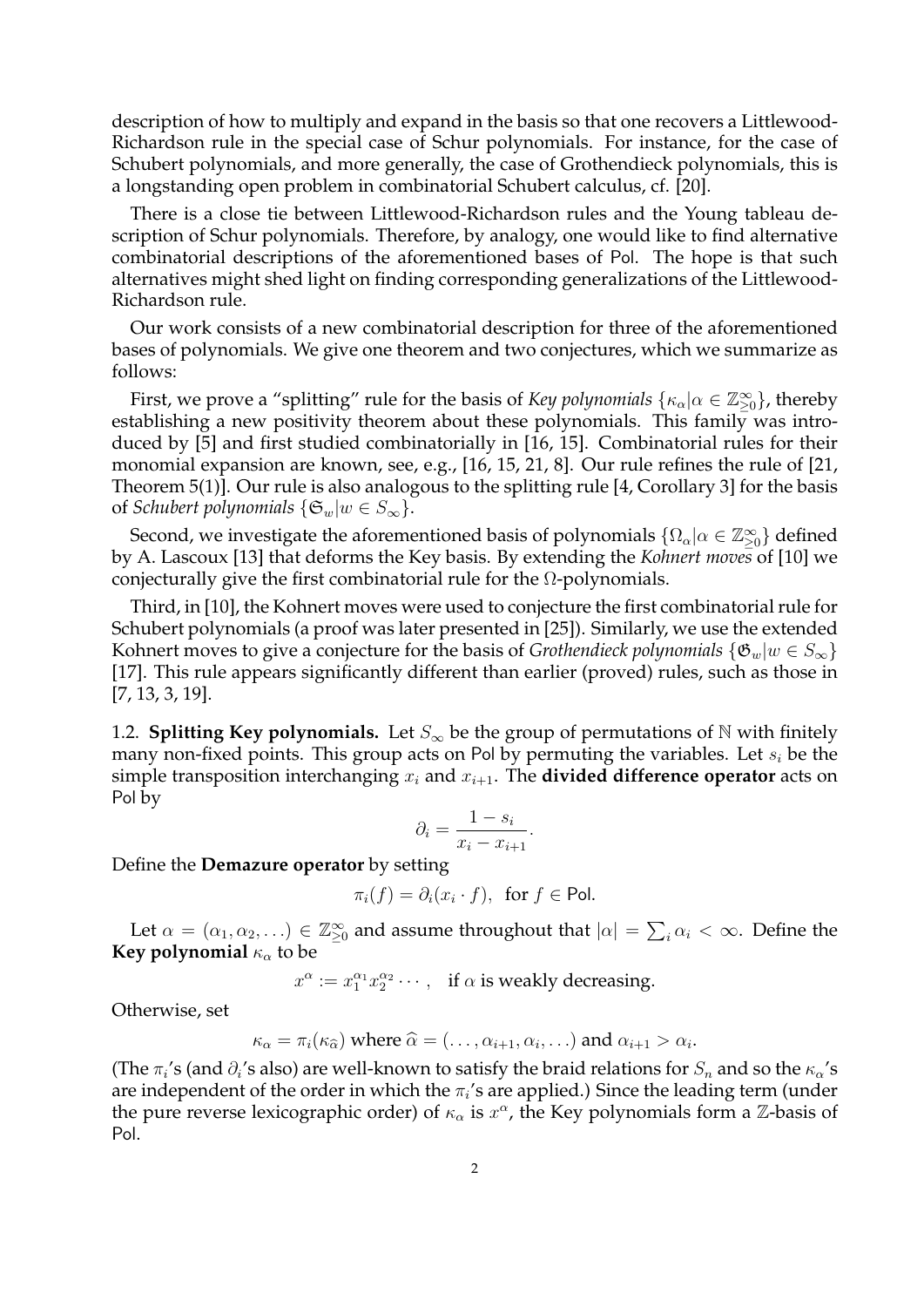The Key polynomials lift the Schur polynomials: when

(1) 
$$
\alpha = (\alpha_1, \alpha_2, \dots, \alpha_t, 0, 0, 0, \dots), \text{ where } \alpha_1 \leq \alpha_2 \leq \dots \leq \alpha_t, \text{ then}
$$

(2) 
$$
\kappa_{\alpha} = s_{(\alpha_t, \cdots, \alpha_2, \alpha_1)}(x_1, \ldots, x_t).
$$

A **descent** of  $\alpha$  is an index *i* such that  $\alpha_i \geq \alpha_{i+1}$ ; a **strict descent** is an index *i* such that  $\alpha_i > \alpha_{i+1}$ . Fix descents  $d_1 < d_2 < \ldots < d_k$  of  $\alpha$  containing all strict descents of  $\alpha$ . Since  $\pi_i$ is a symmetrizing operator,  $\kappa_{\alpha}$  is separately symmetric in each collection:

 $X_1 = \{x_1, x_2, \ldots, x_{d_1}\}, X_2 = \{x_{d_1+1}, x_{d_1+2}, \ldots, x_{d_2}\}, \ldots, X_k = \{x_{d_{k-1}+1}, x_{d_{k-1}+2}, \ldots, x_{d_k}\}.$ (The variables  $x_{d_k+1}, x_{d_k+2}, \cdots$  do not appear in  $\kappa_\alpha$ .) Therefore, uniquely:

(3) 
$$
\kappa_{\alpha}(X) = \sum_{\lambda^1,\dots,\lambda^k} \mathcal{E}^{\alpha}_{\lambda^1,\dots,\lambda^k} s_{\lambda^1}(X_1) \cdots s_{\lambda^k}(X_k),
$$

where each  $\lambda^i$  is a partition. *A priori* one only knows  $\mathcal{E}^{\alpha}_{\lambda^1,\dots,\lambda^k} \in \mathbb{Z}$ .

The **Rothe diagram** of a permutation  $w \in S_n$  is

$$
\mathtt{Rothe}(w) = \{(x, y) | y < w(x) \text{ and } x < w^{-1}(y)\} \subset [n] \times [n]
$$

(indexed so that the southwest corner is labeled  $(1, 1)$ ). The **code** of w, denoted code $(w) \in$  $\mathbb{Z}_{\geq 0}^n$  counts the number of boxes in columns of Rothe $(w)$  (from left to right). Given  $\alpha \in \mathbb{Z}_+^n$  $\Z_{\geq 0}^{\overline{\infty}}$ , there is a unique  $w[\alpha]\in S_\infty$  such that  $\verb+code+(w[\alpha])=\alpha$  (up to trailing  $0$ 's); see, e.g., [20, Proposition 2.1.2]. We will need a special tableau coming from [24, Section 4]:

The tableau  $T[\alpha]$ : Given  $w[\alpha]$ ,  $i_1 < i_2 < \ldots < i_a$  in the first column of  $T[\alpha]$  are given by having  $i_j$  be the largest descent position smaller than  $i_{j+1}$  in the permutation  $ws_{i_a}s_{i_{a-1}}\cdots s_{i_{j+1}}$ . The next column of  $T[\alpha]$  is similarly determined, starting from  $ws_{i_a} \cdots s_{i_1}$ , etc.

An **increasing tableau**  $T$  of shape  $\lambda$  is a filling with strictly increasing rows and columns. (In fact,  $T[\alpha]$  is an increasing tableau.) Let row(T) be the reading word of T, obtained by reading the entries of T along rows, from right to left, and from top to bottom. Let  $min(T)$ be the smallest label in T. Finally, given a reduced word  $\mathbf{a} = a_1 a_2 \dots a_m$ , let EGLS(a) be the output of the *Edelman-Greene correspondence* (see Section 2.1).

The following result shows  $\mathcal{E}^{\alpha}_{\lambda^1,\dots,\lambda^k}\in\mathbb{Z}_{\geq 0}$ . It is analogous to one on Schubert polynomials [4, Corollary 3] (which our proof uses).

**Theorem 1.1.** *The number*  $\mathcal{E}^{\alpha}_{\lambda^1,...,\lambda^k}$  *counts sequences of increasing tableaux*  $(T_1,T_2,\ldots,T_k)$  *where* 

- $T_i$  *is of shape*  $\lambda^i$ *;*
- min  $T_1 > 0$ , min  $T_2 > d_1$ , min  $T_3 > d_2$ , ..., min  $T_k > d_{k-1}$ ; and
- $\text{row}(T_1) \cdot \text{row}(T_2) \cdots \text{row}(T_k)$  *is a reduced word of*  $w[\alpha]$  *such that*  $\texttt{EGLS}(\texttt{row}(T_1)\cdot\texttt{row}(T_2)\cdots\texttt{row}(T_k))=T[\alpha].$

When  $d_j = j$  for all  $j \ge 1$ , Theorem 1.1 specializes to an instance of the monomial expansion formula [21, Theorem 5(1)] for  $\kappa_{\alpha}$  (restated as Theorem 2.5 below). Also, when (1) holds,  $k = 1$ ,  $d_1 = t$  and thus Theorem 1.1 gives (2).

*Example* 1.2. The (strict) descents of  $\alpha = (1, 3, 0, 2, 2, 1)$  are  $d_1 = 2, d_2 = 5$ , and

$$
\kappa_{1,3,0,2,2,1} = s_{3,2}(x_1,x_2)s_{2,1,1}(x_3,x_4,x_5) + s_{3,2}(x_1,x_2)s_{2,1}(x_3,x_4,x_5)s_1(x_6) + s_{3,1}(x_1,x_2)s_{2,2}(x_3,x_4,x_5)s_1(x_6) + s_{3,1}(x_1,x_2)s_{2,2,1}(x_3,x_4,x_5).
$$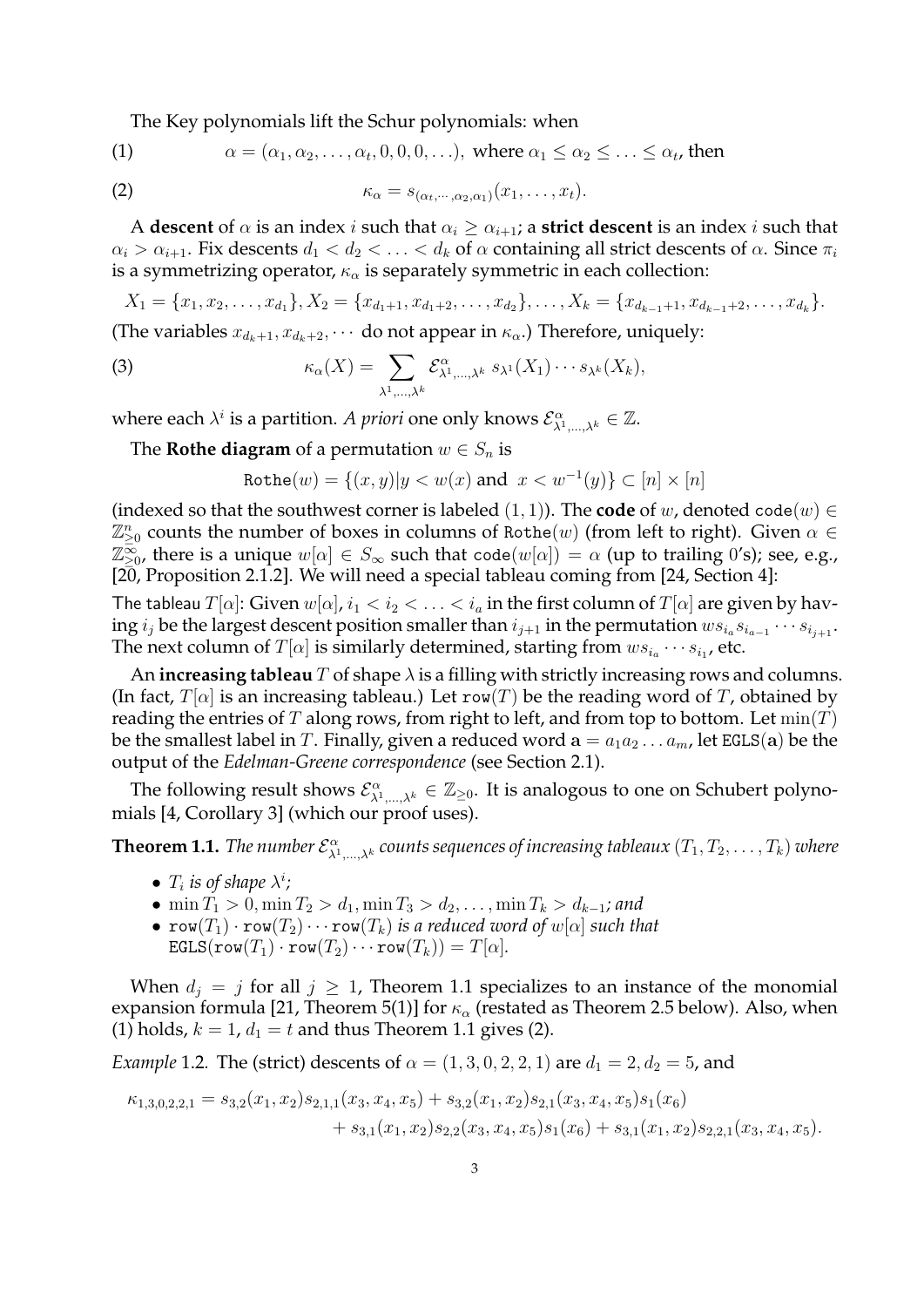exhibits the claimed non-negativity of Theorem 1.1.

Also, 
$$
w[\alpha] = 2516743
$$
 (one line notation) and  $T[\alpha] = \frac{1}{2} \frac{3}{5} \frac{4}{6}$ . Thus,  $\mathcal{E}^{(1,3,0,2,2,1)}_{(3,2),(2,1,1),\emptyset} = \frac{\frac{1}{2} \frac{3}{5}}{\frac{5}{6}}$ 

 $\mathcal E_{(3,2),(2,1),(1)}^{(1,3,0,2,2,1)}=\mathcal E_{(3,1),(2,2),(1)}^{(1,3,0,2,2,1)}=\mathcal E_{(3,1),(2,2,1),\emptyset}^{(1,3,0,2,2,1)}=1$  are respectively witnessed by

$$
\left(\underline{\frac{11314}{25}}, \frac{416}{5}, \emptyset\right), \left(\underline{\frac{11314}{25}}, \frac{416}{5}, \frac{6}{5}\right), \left(\underline{\frac{11314}{2}}, \frac{415}{56}, \frac{6}{5}\right), \text{ and } \left(\underline{\frac{11314}{2}}, \frac{415}{56}, \emptyset\right).
$$

For example, for the leftmost sequence,  $EGLS(43152 \cdot 6456 \cdot \emptyset) = T[\alpha]$  holds.

1.3. **The**  $\Omega$  **polynomials.** A. Lascoux [13] defines  $\Omega_{\alpha}$  for  $\alpha = (\alpha_1, \alpha_2, ...) \in \mathbb{Z}_{\geq 0}^{\infty}$  by replacing  $\pi_i$  in the definition of the Key polynomials with the operator defined by

$$
\widetilde{\pi}_i(f) = \partial_i(x_i(1-x_{i+1})f).
$$

(These operators also can be seen to satisfy the braid relations; cf. [11, Chapter 1.4].)

The initial condition is  $\Omega_{\alpha} = x^{\alpha} (= \kappa_{\alpha})$ , if  $\alpha$  is weakly decreasing. The  $\Omega$  polynomials deform the Key polynomials. While at present there is no known geometric or representation theoretic intepretation of the Ω polynomials, as is pointed out in *loc. cit.*, many of the known relationships between the Key and Schubert basis extend to ones between the  $\Omega$  and Grothendieck basis (the latter family is formally recalled in the next subsection).

The **skyline diagram** is  $\text{Skyline}(\alpha) = \{(i, y) : 1 \le y \le \alpha_i\} \subset \mathbb{N}^2$ . Graphically, it is a collection of columns  $\alpha_i$  high. For instance,

$$
\text{Skyline}(1, 3, 0, 2, 2, 1) = \begin{pmatrix} + & \cdots & \cdots \\ + & \cdots & + & + \\ + & \cdots & + & + & + \end{pmatrix}
$$

Beginning with  $\text{Skyline}(\alpha)$ , **Kohnert's rule** [10] generates diagrams D by sequentially moving any  $+$  at the top of its column to the rightmost open position in its row and to its left. (The result of such a move need not be the skyline of any  $\gamma \in \mathbb{Z}_{\geq 0}^{\infty}$ .) Let  $x^D = \prod_i x_i^{d_i}$ be the column weight where  $d_i$  is the number of  $+$ 's in column  $i$  of  $D$ . If the same  $D$ results from a different sequence of moves, it only counts once. Kohnert's theorem states  $\kappa_{\alpha} = \sum x^D$ , where the sum is over all such D. Extending this, we introduce:

**The** K**-Kohnert rule:** Each + either moves as in Kohnert's rule, or stays in place *and* moves. That is, in the latter case, we mark the original position with a " $g$ " and we place a  $+$  in the rightmost open position in its row and to the left of the original position. The  $g$ 's are unmovable, and a given  $+$  cannot move past a g. Diagrams with the same occupied positions but different arrangements of  $+$ 's and  $g$ 's are counted separately.<sup>1</sup>

<sup>&</sup>lt;sup>1</sup>Added March 10, 2017: The published version misstates this conjecture by allowing boxes to move past g's. However, this version is consistent with the older report [23] (and was what was computationally checked there). The second author apologizes for this error.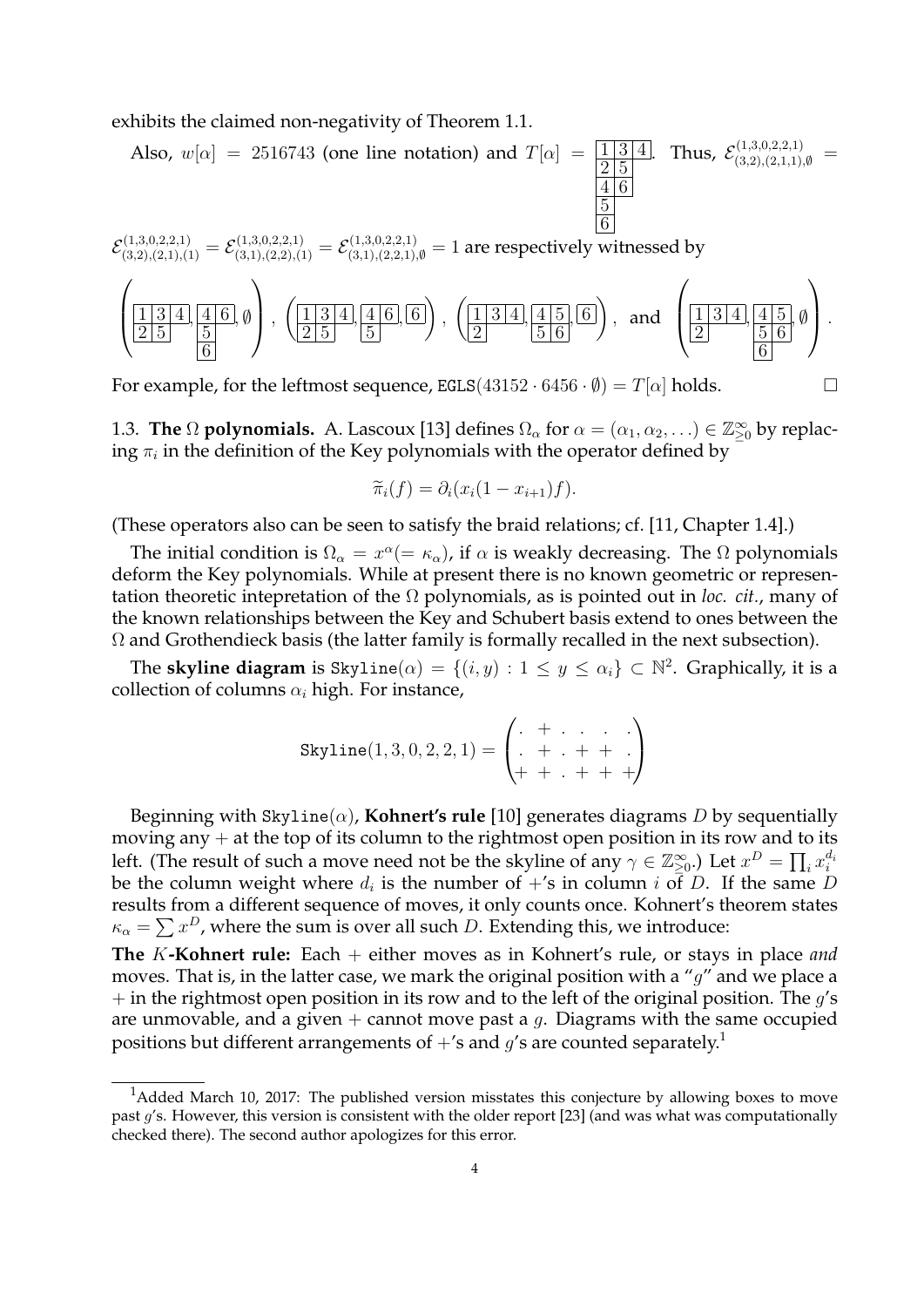*Example* 1.3*.* Below, we give all K-Kohnert moves one step from D:

$$
D = \begin{pmatrix} + & g & + \\ + & + & + \end{pmatrix} \mapsto \begin{pmatrix} + & g & + \\ + & + & + \end{pmatrix}, \begin{pmatrix} + & g & + \\ + & g & + \end{pmatrix}, \\ \begin{pmatrix} + & g & + \\ + & + & + \end{pmatrix}, \begin{pmatrix} + & g & + \\ + & + & + \end{pmatrix}, \begin{pmatrix} + & g & + \\ + & + & + \end{pmatrix}.
$$

Let

$$
J^{(\beta)}_\alpha = \sum \beta^{(\# g'\text{s appearing in }D)}x^D.
$$

**Conjecture 1.4.**  $J_{\alpha}^{(-1)} = \Omega_{\alpha}$ .

Conjecture 1.4 has been checked by computer, for a wide range of cases up to  $\alpha$  being of size 12, leaving us convinced. Clearly,  $J_{\alpha}^{(0)} = \kappa_{\alpha}$ , by Kohnert's theorem.

*Example* 1.5*.* Let  $\alpha = (1, 0, 2)$ . Then the diagrams contributing to  $J_{(1,0,2)}$  are:

$$
Skyline(1,0,2) = \begin{pmatrix} \cdot & + \\ + & + \end{pmatrix}, \begin{pmatrix} \cdot & + \\ + & + \end{pmatrix}, \begin{pmatrix} \cdot & + \\ + & + \end{pmatrix}, \begin{pmatrix} \cdot & + \\ + & + \end{pmatrix}, \begin{pmatrix} \cdot & + \\ + & + \end{pmatrix};
$$
\n
$$
\begin{pmatrix} + & g \\ + & + \end{pmatrix}, \begin{pmatrix} + & g \\ + & + \end{pmatrix}, \begin{pmatrix} + & \cdot \\ + & + \end{pmatrix}, \begin{pmatrix} \cdot & + & g \\ + & + & g \end{pmatrix}, \begin{pmatrix} + & g \\ + & + \end{pmatrix}, \begin{pmatrix} + & g \\ + & + \end{pmatrix}, \begin{pmatrix} + & g & g \\ + & + \end{pmatrix}.
$$
\nThus

Thus

$$
J_{(1,0,2)} = (x_1x_3^2 + x_1x_2x_3 + x_1^2x_3 + x_1^2x_2 + x_1x_2^2)
$$
  
 
$$
- (x_1^2x_2x_3 + x_1^2x_2^2 + x_1^2x_2x_3 + x_1x_2^2x_3 + x_1x_2x_3^2 + x_1^2x_3^2) + (x_1^2x_2^2x_3 + x_1^2x_2x_3^2).
$$

The lowest degree homogeneous component of  $\Omega_{\alpha}$  is  $\kappa_{\alpha}$ . Hence any  $f \in$  Pol is a possibly *infinite* linear combination of the  $\Omega_{\alpha}$ 's. Finiteness is asserted in [11, Chapter 5]. We show in Section 4.2 that the  $J_{\alpha}$ 's also form a (finite) basis.

1.4. **Grothendieck polynomials.** The **Grothendieck polynomial** [17] is defined using the **isobaric divided difference operator** whose action on  $f \in$  Pol is given by:

$$
\pi_i(f) = \partial_i((1 - x_{i+1})f).
$$

(Once again, these operators are known to satisfy the braid relations.) Declare  $\mathfrak{G}_{w_0}(X)$  =  $x_1^{n-1}x_2^{n-2}\cdots x_{n-1}$  where  $w_0$  is the long element in  $S_n.$  Set  $\mathfrak{G}_w(X)=\pi_i(\mathfrak{G}_{ws_i})$  if  $i$  is an ascent of w. The Grothendieck polynomials are known to lift  $\{s_{\lambda}\}\)$  to Pol.

One has  $\mathfrak{G}_w = \mathfrak{S}_w$  + (higher degree terms). We now state the A. Kohnert's conjecture [10] for  $\mathfrak{S}_w$ . Starting with Rothe(w), the Kohnert's rule generates diagrams D by applying the same rules as described for his rule for  $\kappa_\alpha.$  Then  $\mathfrak{S}_w = \sum x^D$ ; the sum is over all such  $D$ .

Analogously, we define

$$
K^{(\beta)}_w = \sum_D \beta^{(\#g'\text{s appearing in }D)} \mathbf{x}^D
$$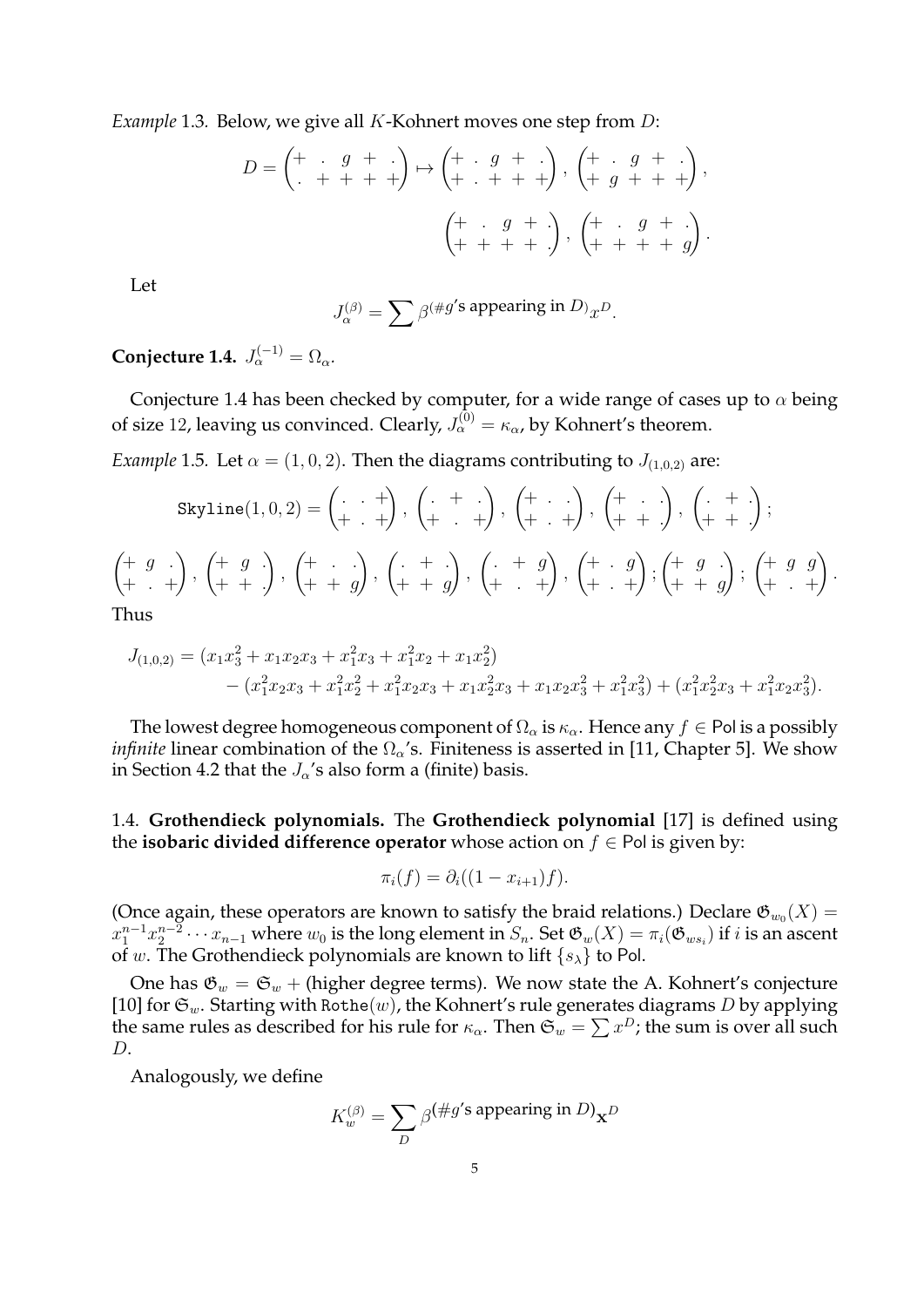where the sum is over all diagrams  $D$  generated by the  $K$ -Kohnert rule. For example, if  $w = 3142$  the diagrams contributing to  $K_w^{(\beta)}$  are

$$
\text{Rothe}(3142) = \begin{pmatrix} . & . & . \\ . & . & . \\ + & . & + \end{pmatrix}, \begin{pmatrix} . & . & . \\ . & . & . \\ + & . & . \end{pmatrix}, \begin{pmatrix} . & . & . \\ . & . & . \\ + & . & . \end{pmatrix}.
$$

and hence correspondingly,  $K_{3142}^{(-1)} = (x_1^2x_3 + x_1^2x_2) - (x_1^2x_2x_3)$ .

**Conjecture 1.6.**  $K_w^{(-1)} = \mathfrak{G}_w$ .

Note,  $K^{(0)}_w \, = \, \mathfrak{S}_w$  is precisely Kohnert's conjecture. Conjecture 1.6 has been checked by computer for  $n \leq 7$ , and extensively for larger n. While Kohnert's rule for  $\mathfrak{S}_w$  is handy, it remains mysterious, even after [25]. Conjectures 1.4 and 1.6 represent a return to Kohnert's conjecture (albeit after introducing a parameter  $β$ ).

2. PROOF OF THEOREM 1.1

## 2.1. **Reduced word combinatorics.** Given  $w \in S_n$ , let

$$
\mathbf{a} = (a_1, a_2, \dots a_{\ell(w)})
$$
 and  $\mathbf{i} = (i_1, i_2, \dots, i_{\ell(w)})$ .

In connection to [1], we say the pair  $(\mathbf{a},\mathbf{i})$  is a **stable compatible pair for**  $w$  if  $s_{a_1}\cdots s_{a_{\ell(w)}}$ is a reduced word for  $w$  and the following two conditions on i hold:

(cs.1)  $1 \leq i_1 \leq i_2 \leq \cdots \leq i_{\ell(w)} < n;$ (cs.2)  $a_i < a_{i+1} \implies i_i < i_{i+1}$ .

We will identify  $w$  with a and the associated reduced word.

The **Edelman-Greene correspondence** [6] (the same basic construction is used in [17]) is a bijection

$$
\mathtt{EGLS} : (\mathbf{a}, \mathbf{i}) \mapsto (T, U)
$$

where

- T is an increasing tableau such that  $row(T)$  is a reduced word for a; and
- $\bullet$  U is a semistandard tableau whose multiset of labels is precisely those in i, and which has the same shape as T.

EGLS (column) insertion: We insert a from left to right, starting with  $a_1$ . When we reach step  $j$  of this process, we initially insert  $a_j$  into the leftmost column (of what will be  $T$ ). If there are no labels strictly larger than  $a_j$ , we place  $a_j$  at the bottom of that column. If  $a_j + t$ for  $t > 2$  appears, we bump this  $a_j + t$  to the next column to the right, replacing it with  $a_j$ . The same holds if  $a_j + 1$  appears but not  $a_j$ . Finally, if both  $a_j + 1$  and  $a_j$  already appear, we insert  $a_i + 1$  into the next column to the right. Since a is assumed to be reduced, the above enumerates all possibilities. Finally at step  $j$  a new box is created at a corner; in what will be  $U$  we place  $i_j$  .

Mildly abusing terminology, let  $EGLS(a) = T$ .

We will need another standard notion in the subject. Two reduced words a and a' for the same permutation are in the same **Coxeter-Knuth class** if  $EGLS(a) = EGLS(a') = T$ .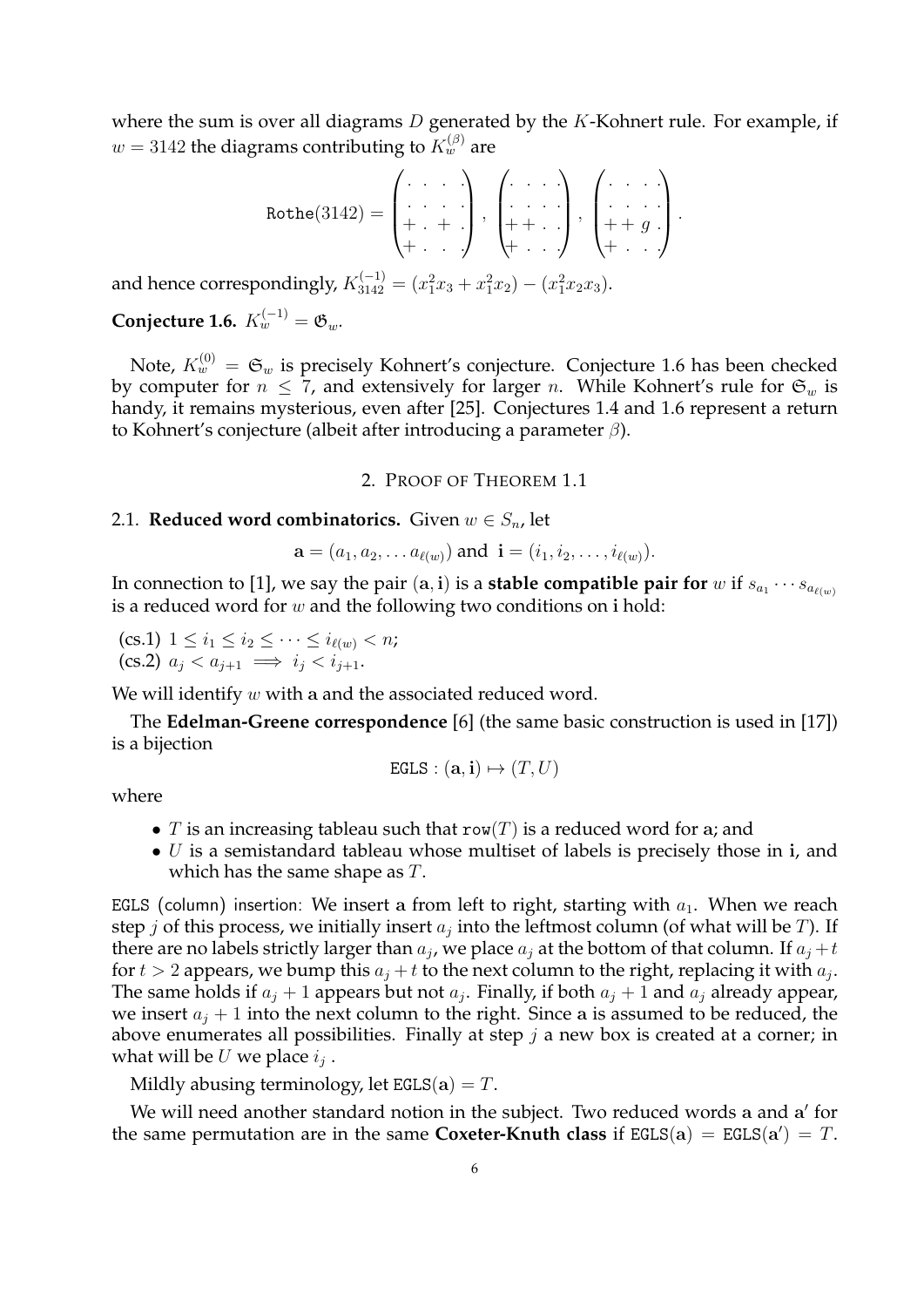This T **represents** the class. This equivalence relation ∼ on reduced words is defined by the symmetric and transitive closure of the relations:

(4) 
$$
\mathbf{A}i(i+1)i\mathbf{B} \sim \mathbf{A}(i+1)i(i+1)\mathbf{B} \n\mathbf{A}acb\mathbf{B} \sim \mathbf{A}cab\mathbf{B} \n\mathbf{A}bac\mathbf{B} \sim \mathbf{A}bca\mathbf{B}
$$

where  $a < b < c$ . In particular, it is true that  $a \sim row(EGLS(a)).$ 

2.2. **Formulas for Schubert polynomials.** A stable compatible pair (a, i) is a **compatible pair for** w if in addition to (cs.1) and (cs.2) the following holds:

$$
(cs.3) i_j \leq a_j.
$$

Let Compatible(w) be the set of compatible sequences for w. A rule of [1] states:

(5) 
$$
\mathfrak{S}_w(X) = \sum_{(\mathbf{a},\mathbf{i}) \in \text{Compatible}(w)} \mathbf{x}^{\mathbf{i}}.
$$

A **descent** of w is an index j such that  $w(j) > w(j + 1)$ . Let Descents(w) be the set of descents of w. The following is [4, Corollary 3]:

**Theorem 2.1.** *Let*  $w \in S_n$  *and suppose* Descents $(w) \subseteq \{d_1 < d_2 < \ldots < d_k\}$ *. Then* 

(6) 
$$
\mathfrak{S}_w(X) = \sum_{\lambda^1,\dots,\lambda^k} c^w_{\lambda^1,\dots,\lambda^k} s_{\lambda^1}(X_1) \cdots s_{\lambda^k}(X_k)
$$

where  $c^w_{\lambda^1,...,\lambda^k}$  counts the number of tuples of increasing tableaux  $(T_1,\ldots, T_k)$  where

- (i)  $T_i$  has shape  $\lambda^i$ ;
- (ii)  $\min T_1 > 0, \min T_2 > d_1, \ldots, \min T_k > d_{k-1}$ *; and*
- (iii)  $\text{row}(T_1)\cdots\text{row}(T_k)$  *is a reduced word of w.*

Assume for the remainder of the proof that

(7) 
$$
\text{Descents}(w) \subseteq \{d_1 < d_2 < \ldots < d_k\}.
$$

Let

Tuples
$$
(w) = \{ [(T_1, U_1), (T_2, U_2), \dots, (T_k, U_k)] \}
$$

where the  $T_i$ 's satisfy (i), (ii) and (iii) from Theorem 2.1, and each  $U_i$  is a semistandard tableau of shape  $\lambda^i$  using the labels  $d_{i-1} + 1, d_{i-1} + 2, \ldots, d_i$   $(d_0 = 0)$ .

# 2.3. **"Splitting" the** EGLS **correspondence.** Assuming (7) we define:

 $\Phi:$  Compatible $(w) \to$  Tuples $(w)$ .

Description of  $\Phi$  (using EGLS): Uniquely split  $(a, i) \in \text{Comparable}$  as follows

(8) 
$$
((a^{(1)}, i^{(1)}), (a^{(2)}, i^{(2)}), \cdots, (a^{(k)}, i^{(k)}))
$$

where

• 
$$
\mathbf{a} = \mathbf{a}^{(1)} \cdots \mathbf{a}^{(k)}
$$
 and  $\mathbf{i} = \mathbf{i}^{(1)} \cdots \mathbf{i}^{(k)}$  ("…" means concatenation); and

• the entries of  $i^{(j)}$  are contained in the set  $\{d_{j-1}+1, d_{j-1}+2, \cdots, d_j\}$ .

Now define

$$
\Phi((\mathbf{a},\mathbf{i})) := \left(\texttt{EGLS}(\mathbf{a}^{(1)},\mathbf{i}^{(1)}),\cdots,\texttt{EGLS}(\mathbf{a}^{(k)},\mathbf{i}^{(k)})\right).
$$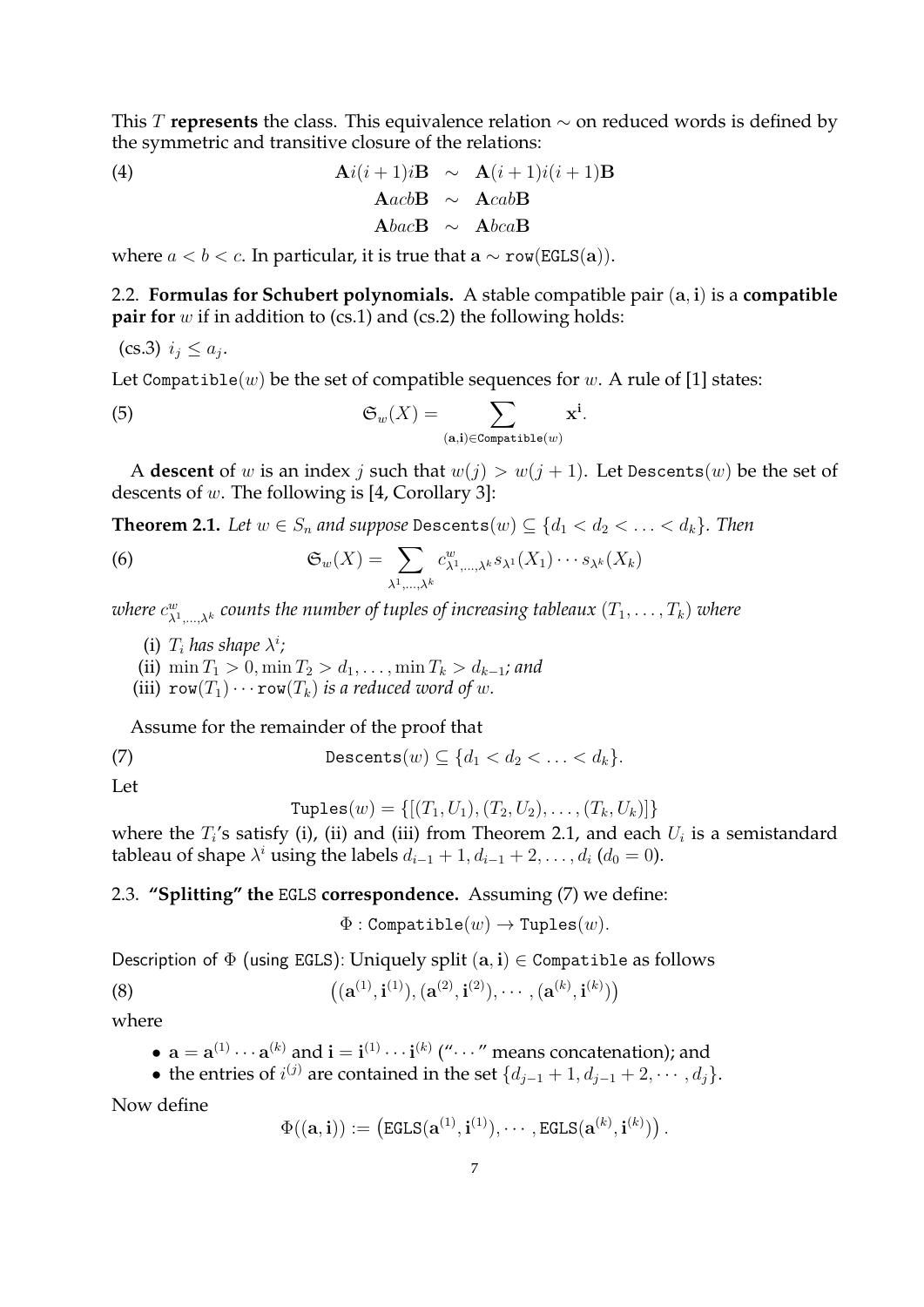**Proposition 2.2.** *The map*  $\Phi$ : Compatible(w)  $\rightarrow$  Tuples(w) *is well-defined and a bijection.* 

*Proof.*  $\Phi$  is well-defined: The condition (i) is just says  $T_i$  and  $U_i$  have the same shape, which is true by EGLS's description. For (ii), the splitting says each label in  $\mathbf{i}^{(j)}$  is strictly bigger than  $d_{j-1}$ . Now by (cs.3), each label in  $a^{(j)}$  is strictly bigger than  $d_{j-1}$  as well. By EGLS's definition, the set of labels appearing in  $T_j$  is the same as that of  $a^{(j)}$ ; hence (ii) holds. Lastly, row $(T_j)$  is a reduced word for  $a^{(j)}$ . Then (iii) is clear.

Φ is a bijection: Since EGLS is a bijective correspondence, clearly Φ is an injection. Consider the weight function on Compatible $(w)$  that assigns  $(\mathbf{a},\mathbf{i})$  weight  $\mathbf{x}^{\mathbf{i}}$  and assigns  $[(T_1, U_1), \ldots, (T_k, U_k)]$  the weight  $\mathbf{x}^{U_1} \cdots \mathbf{x}^{U_k}$ , where  $\mathbf{x}^{U_i}$  is the usual monomial associated to the tableau  $U_i$ . Then clearly  $\Phi$  is a weight-preserving map (since EGLS is similarly weight-preserving). Hence the surjectivity of  $\Phi$  holds by (5) and Theorem 2.1.

See [18, Section 5] for a proof of Theorem 2.1 which is close to the study of the split EGLS correspondence (the argument constructs certain crystal operators).

2.4. **The tableau**  $T[\alpha]$ . Recall  $w[\alpha] \in S_{\infty}$  satisfies code $(w[\alpha]) = \alpha$ . Let  $\prec$  be the pure reverse lexicographic total ordering on monomials. The Schubert polynomial  $\mathfrak{S}_{w[\alpha]}$  has leading term  $\mathbf{x}^{\alpha}$  (with respect to  $\prec$ ). The same is true of  $\kappa_{\alpha}$  (see [21, Corollary 7]) so

(9)  $\mathfrak{S}_{w[\alpha]} = \kappa_\alpha + \text{linear combination of other Key polynomials.}$ 

Given an increasing tableau  $U$ , the **nil left Key**  $K_-^0(U)$  is defined by [16] (cf. [21, p.111– 114]). Let sort( $\alpha$ ) be the partition obtained by rearranging  $\alpha$  into weakly decreasing order. Also let content(T) the usual content vector of a semistandard tableau T. This is a result of A. Lascoux-M.-P. Schützenberger (cf. [21, Theorem 4]):

#### **Theorem 2.3.**

$$
\mathfrak{S}_w(X)=\sum \kappa_{\text{content}(K^0_-(U))}
$$

*where the sum is over all increasing tableaux* U of *shape*  $sort(\alpha)$  *with*  $row(U) = w$ .

Thus, by (9) combined with Theorem 2.3 there exists a unique increasing tableau  $U[\alpha]$ of shape  $\texttt{sort}(\alpha)$  with  $\texttt{row}(U[\alpha]) = w[\alpha]$  and such that  $\alpha = \texttt{content}(K_-^0(U[\alpha])).$ 

Let  $F_w = \lim_{k\to\infty} \mathfrak{S}_{1^k\times w}$  be the **stable Schubert polynomial** associated to  $w.$  This is a symmetric polynomial in infinitely many variables. So therefore one has an expansion

(10) 
$$
F_w = \sum_{\lambda} a_{w,\lambda} s_{\lambda},
$$

where the  $a_{w,\lambda} \in \mathbb{Z}_{\geq 0}$  are counted by increasing tableaux A of shape  $\lambda$  with row(A) = w. We mention that (6) is derived from (10) in [4]; thereby, (10) may be seen as a specialization of (6).

In [24, Theorem 4.1], it is shown  $a_{w,\mu(w)'}=1$  for a certain explicitly described "maximal"  $\mu'(w)$ . Moreover a simple description of the witnessing tableau  $A[\alpha]$  is given. Straightforwardly,  $\mu'(w[\alpha]) = \texttt{sort}(\alpha)$ . Then  $T[\alpha]$  is precisely the witnessing tableau  $A[\alpha]$  for  $a_{w[\alpha],\lambda(w[\alpha])}$  (after accounting for the fact that [24]'s conventions use  $F_{w[\alpha]}$  for what we call  $F_{w[\alpha]^{-1}}$ ). We leave the details to the reader.

Finally since the expansion of Theorem 2.3 refines (10); see, e.g., [21], we have:

(11) 
$$
T[\alpha] = A[\alpha] = U[\alpha].
$$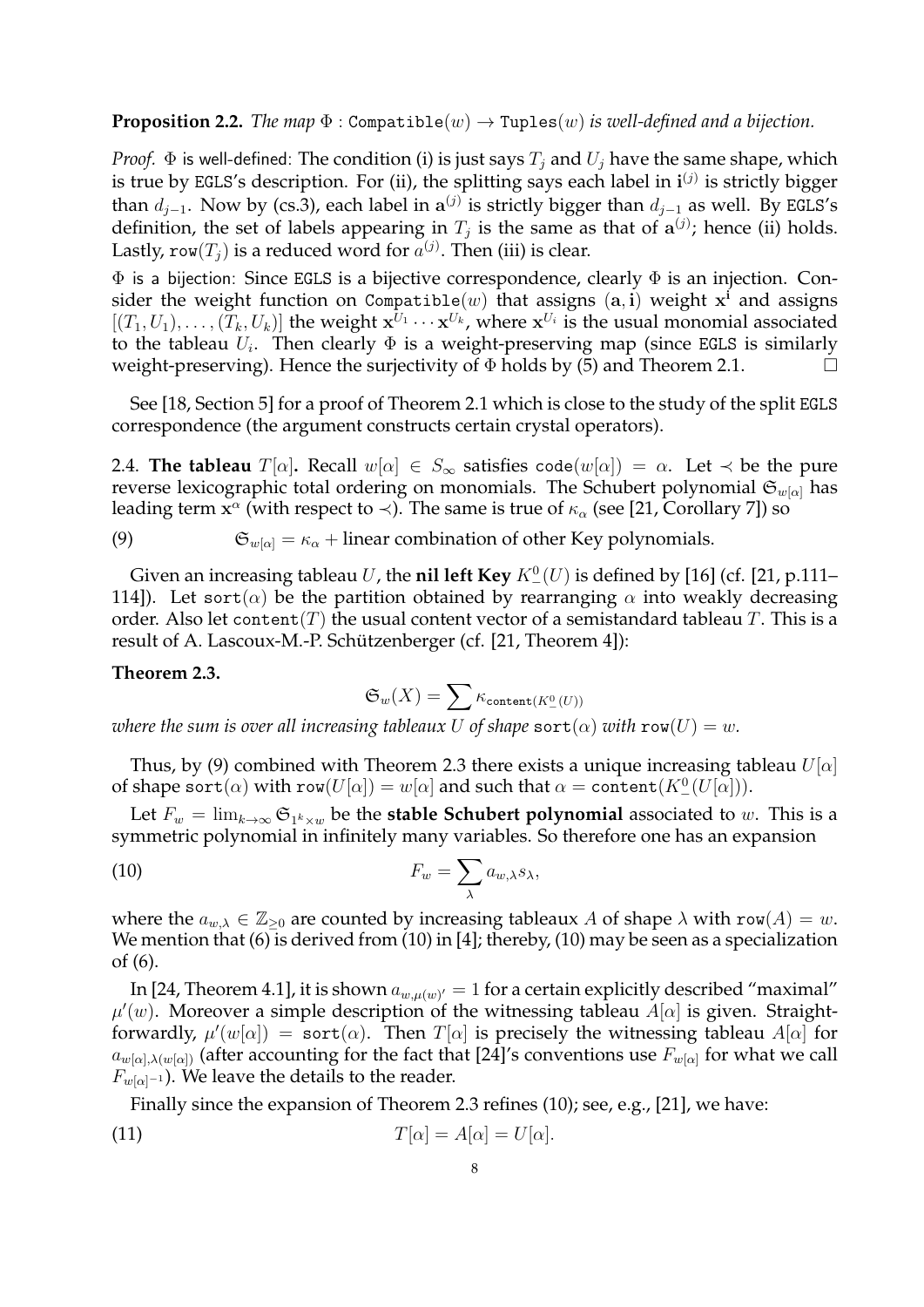So,  $T[\alpha]$  is an increasing tableau of shape sort  $[\alpha]$  with the properties that row( $T[\alpha]$ ) =  $w[\alpha]$ and content $(K_{-}(T[\alpha])) = \alpha$ .

### 2.5. **Conclusion of the proof of Theorem 1.1:** From the definition of Rothe $(w[\alpha])$ :

**Lemma 2.4.** *The descents of*  $w[\alpha]$  *are contained in the set of descents*  $d_1 < d_2 < \ldots < d_k$  *of*  $\alpha$ *.* 

By Lemma 2.4 combined with Theorem 2.1 we obtain:

(12) 
$$
\mathfrak{S}_{w[\alpha]}(X) = \sum_{(\mathbf{a},\mathbf{i})} \mathbf{x}^{\mathbf{i}} = \sum_{\lambda^1,\dots,\lambda^k} c_{\lambda^1,\dots,\lambda^k}^{w[\alpha]} s_{\lambda^1}(X_1) \cdots s_{\lambda^k}(X_k).
$$

We recall the following formula [21, Theorem 5]:

**Theorem 2.5.** *Fix an increasing tableau T with*  $\text{content}(K^0_-(T)) = \alpha$ . Then

$$
\kappa_\alpha = \sum_{({\mathbf a}, {\mathbf i})} {\mathbf x}^{\mathbf i}
$$

*where the sum is over compatible sequences*  $(a, i)$  *satisfying (cs.1), (cs.2), (cs.3) and* EGLS $(a) = T$ .

In view of (11) and the properties about  $T[\alpha]$  stated immediately after said equation, we may set  $T = T[\alpha]$  in Theorem 2.5 to obtain a monomial expansion formula for  $\kappa_{\alpha}$  in terms of compatible pairs. Thus, our theorem statement is that  $\kappa_{\alpha}$  is precisely equal to a prescribed subset of the summands of (12).

Thus to complete the proof, restrict  $\Phi$  to those  $(a, i) \in \text{Comparable}(w[\alpha])$  such that  $\texttt{EGLS}(\mathbf{a})~=~T[\alpha].$  Consider  $\Phi(\mathbf{a},\mathbf{i})~=~[(T_1,U_1),\ldots,(T_k,U_k)].$  Since  $\mathbf{a}^{(i)}~\sim~\texttt{row}(T_i)$ , by (4) we see

(13) 
$$
\mathbf{row}(T_1)\cdots\mathbf{row}(T_k)\sim \mathbf{a}^{(1)}\cdots\mathbf{a}^{(k)}=\mathbf{a}.
$$

However, since we have assumed  $EGLS(a) = T[\alpha]$ , therefore:

(14) 
$$
\text{EGLS}(\text{row}(T_1)\cdots \text{row}(T_k)) = T[\alpha],
$$

The other two requirements on  $(T_1, \ldots, T_k)$  hold since  $\Phi$  is well-defined (Proposition 2.2). The desired conditions on  $(U_1 \ldots, U_k)$  follow from  $\Phi$ 's well-definedness and Lemma 2.4.

Conversely, suppose  $[(T_1, U_1), \ldots, (T_k, U_k)]$  has  $(T_1, \ldots, T_k)$  satisfying Theorem 1.1's conditions. Since  $\Phi$  is a bijection (Proposition 2.2),  $\Phi^{-1}([T_1, U_1), \ldots, (T_k, U_k)]) = (\mathbf{a}, \mathbf{i}) \in$ Compatible(w[ $\alpha$ ]). Also, by (13), a  $\sim$  row( $T_1$ )···row( $T_k$ ). Now, we assumed (14) holds. Hence,  $EGLS(a) = T[\alpha]$  as desired.

#### 3. ADDITIONAL REMARKS

3.1. **Comments on Theorem 1.1.** Since  $\kappa_{\alpha}$  specialize non-symmetric Macdonald polynomials (see, e.g., [8, Section 5.3]), can one extend Theorem 1.1 in that direction?

Theorem 1.1 implies that the Key module of [21, Section 5] should have an action of  $GL(d_1) \times GL(d_2 - d_1) \times \cdots \times GL(d_k - d_{k-1})$  such that the character is  $\kappa_{\alpha}$ .

V. Reiner suggests a variation of Theorem 1.1 using the plactic theory. The derivation should be similar, using formulas from [22]. However we are missing the analogue of [4, Corollary 4]; cf. [9, Sections 7, 8]. Theorem 1.1 naturally generalizes to Grothendieck polynomials, using [3, 2]; details may appear elsewhere.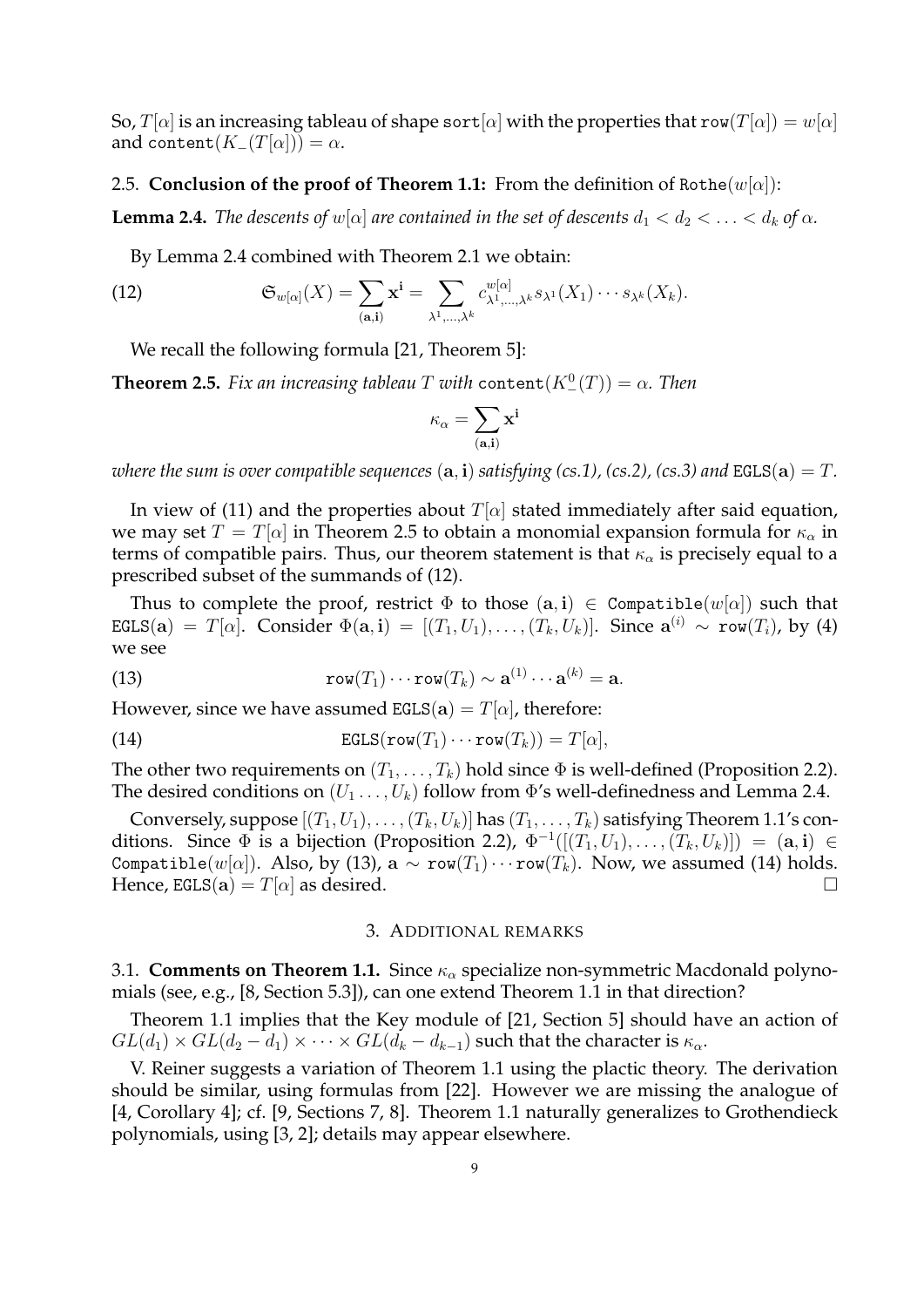3.2.  $J_{\alpha}$ '**s form a (finite) basis of** Pol. Clearly,  $J_{\alpha}(X) = \mathbf{x}^{\alpha} + \sum_{\beta \prec \alpha} c_{\beta} \mathbf{x}^{\beta}$ . One decomposes  $f \in$  Pol into a possibly infinite sum of  $J_{\alpha}$ 's:

$$
(15)\t\t\t f = \sum_{\alpha} g_{\alpha} J_{\alpha}
$$

That is, find the  $\prec$  largest monomial  $x^{\theta_0}$  appearing in  $f^{(0)} := f$  (say with coefficient  $c_{\theta_0}$ ) and let  $f^{(1)} := f - c_{\theta_0} \cdot J_{\theta_t}$ . Thus  $f^{(1)}$  only contains monomials strictly smaller in the  $\prec$ ordering. Now repeat, defining  $f^{(t+1)} := f^{(t)} - c_{\theta_t} J_{\theta_t}$  where  $\mathbf{x}^{\theta_t}$  is the  $\prec$ -largest monomial appearing in  $f^{(t)}$  etc. Since  $J_\alpha$  is not homogeneous, each step  $t$  potentially introduces ≺-smaller monomials but of higher degree. However, we claim:

**Proposition 3.1.** *The expansion (15) is finite.*

*Proof.* By the K-Kohnert rule, each  $\beta$  that appears in  $J_{\alpha}$  is contained in the smallest rectangle  $R$  that contains  $\alpha$ . So the above procedure only involves the finitely many diagrams contained in R for one of the finitely many initial  $\alpha \in \mathbb{Z}_{\geq 0}^{\infty}$  such that  $\mathbf{x}^{\alpha}$  is in f.

3.3. **More on the interplay of Grothendieck and the** Ω **polynomials.** M. Shimozono has suggested that the expansion of  $\mathfrak{G}_w$  into  $\Omega_\alpha$  should alternate in sign, by degree. An explicit rule exhibiting this has been conjectured by V. Reiner and the second author.

### ACKNOWLEDGEMENTS

AY thanks Jim Haglund, Alain Lascoux, Vic Reiner and Mark Shimozono for inspiring discussions and correspondence. AY also thanks Oliver Pechenik and Luis Serrano for helpful comments. We thank the anonymous referee for helpful suggestions concerning the presentation. This project was initiated during a summer undergraduate research experience at UIUC supported by NSF grant DMS 0901331. AY also was supported by NSF grant DMS 1201595 and a Helen Corley Petit endowment at UIUC.<sup>2</sup>

#### **REFERENCES**

- [1] S. Billey, W. Jockush and R. Stanley, *Some Combinatorial Properties of Schubert Polynomials*, J. of Algebraic Comb. Vol. 2 Num. 4, 1993, 345–374.
- [2] A. Buch, A. Kresch, M. Shimozono, H. Tamvakis and A. Yong, *Stable Grothendieck polynomials and Ktheoretic factor sequences*, Math. Ann. **340** (2008), no. 2, 359–382.
- [3] A. S. Buch, A. Kresch, H. Tamvakis and A. Yong, *Grothendieck polynomials and quiver formulas*, Amer. J. Math., **127** (2005), 551–567.
- [4] , *Schubert polynomials and quiver formulas*, Duke Math J., Volume 122 (2004), Issue 1, 125–143.
- [5] M. Demazure, *Une nouvelle formule des caract`eres*, Bull. Sci. Math. **98**(1974), 163–172.
- [6] P. Edelman and C. Greene, *Balanced tableaux*, Adv. in Math. **63** (1987), no. 1, 42–99.
- [7] S. Fomin and A. N. Kirillov, *Grothendieck polynomials and the Yang-Baxter equation*, Proc. 6th Intern. Conf. on Formal Power Series and Algebraic Combinatorics, DIMACS, 1994, 183–190.
- [8] J. Haglund, M. Haiman and N. Loehr, *A combinatorial formula for non-symmetric Macdonald polynomials*, Amer. J. of Math., 103 (2008), pp. 359–383.
- [9] A. Knutson, E. Miller and M. Shimozono, *Four positive formulae for type* A *quiver polynomials*, Invent. Math. **166**(2006), 229–325.
- [10] A. Kohnert, *Weintrauben, Polynome, Tableaux*, Bayreuth Math. Schrift. **38**(1990), 1–97.
- [11] A. Lascoux, *Polynomials*, 2013. http://phalanstere.univ-mlv.fr/~al/ARTICLES/CoursYGKM.pdf

<sup>&</sup>lt;sup>2</sup>Added March 10, 2017: I thank Cara Monical, Oliver Pechenik and Dominic Searles for pointing out a (now corrected) misstatement of Conjecture 1.4 and Conjecture 1.6.